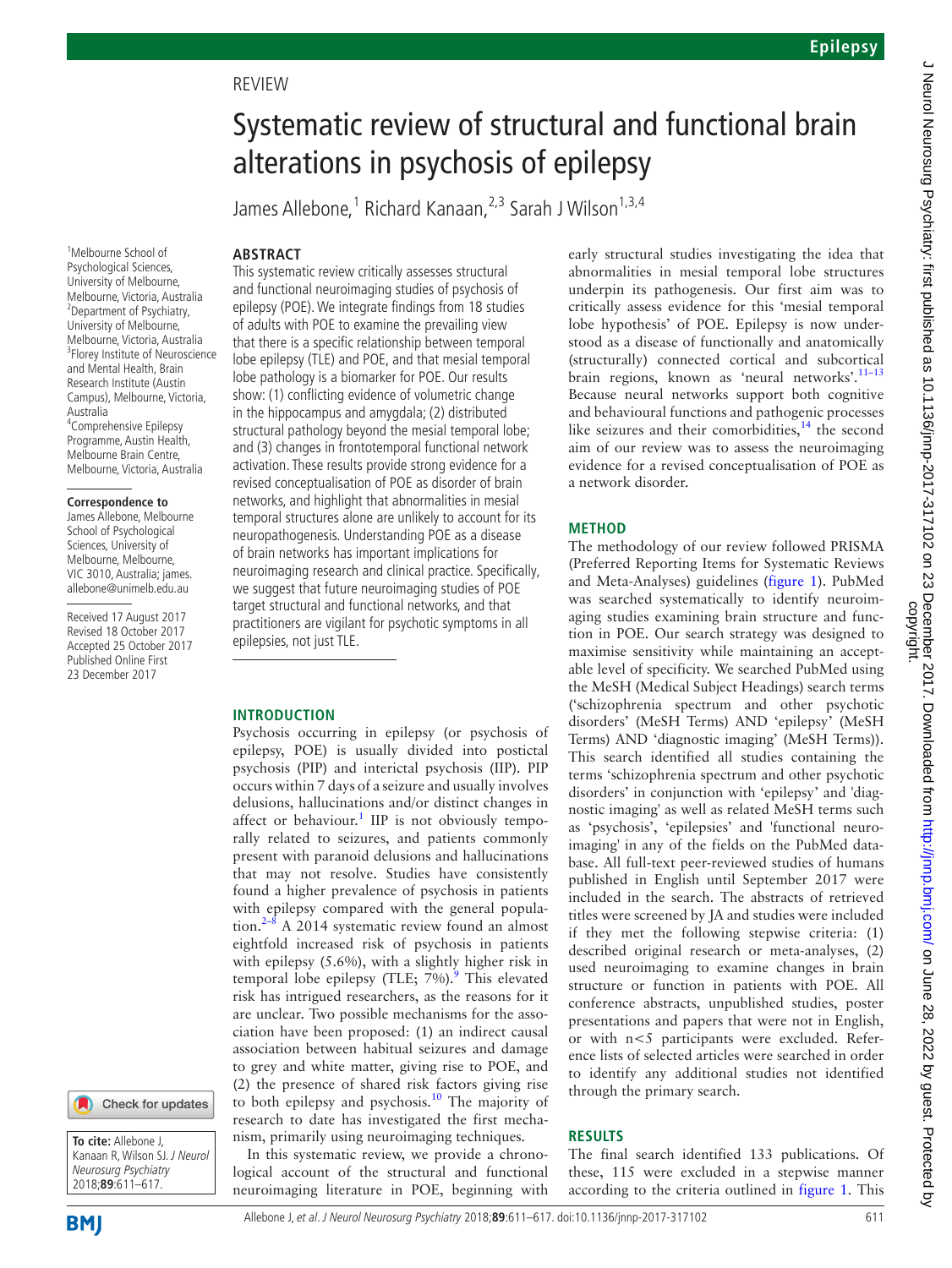

<span id="page-1-0"></span>**Figure 1** Flow diagram showing the search strategy for the systematic review.

resulted in 18 publications for review. Reference lists of articles identified through the search were scrutinised for additional studies that met inclusion criteria, with none identified (tables [1 and 2\)](#page-1-1).

# **Structural neuroimaging in POE**

Twelve studies using structural neuroimaging were identified. The total sample of patients with POE was  $n=177$ , comprising

IIP ( $n=91$ ), PIP ( $n=27$ ) and POE unspecified ( $n=59$ ) groups. Five studies used manual tracing to examine the volumes of the hippocampus and amygdala. Three studies employed voxelbased morphometry (VBM) to examine differences in brain grey matter, with one study also investigating white matter, and another also examining differences in the magnetisation transfer ratio (MTR) between groups. Diffusion tensor imaging, cortical thickness, surface-based morphometry (SBM) and graph theoretical analyses were employed in four separate studies ([table](#page-1-1) 1).

# The mesial temporal lobe hypothesis: hippocampus and amygdala

Early structural imaging studies in POE focused on the mesial temporal lobe, following the association between TLE and psychosis first proposed in the works of Gibbs,<sup>15</sup> Pond,<sup>16</sup> Slater and Beard<sup>[4](#page-5-8)</sup> and Flor-Henry.<sup>17</sup> A higher prevalence of POE in TLE has been identified in some,  $8^{18}$  19 but not all,  $5^{20-22}$  subsequent studies. Of the 18 studies identified in this systematic review, 6 specifically investigated structural neuroanatomical changes in the hippocampus and/or amygdala. $23-28$ 

In 2000, Maier and colleagues compared the volume of the hippocampus/amygdala complex in patients with TLE with

<span id="page-1-1"></span>

| <b>Table 1</b><br>Structural neuroimaging studies in POE |      |                                           |                                                                    |                                                                                                    |                                                                                                                                                                                                                                                                                                                                      |  |  |
|----------------------------------------------------------|------|-------------------------------------------|--------------------------------------------------------------------|----------------------------------------------------------------------------------------------------|--------------------------------------------------------------------------------------------------------------------------------------------------------------------------------------------------------------------------------------------------------------------------------------------------------------------------------------|--|--|
| Study                                                    | Year | Participants (n)                          | Analysis                                                           | <b>Regions evaluated</b>                                                                           | <b>Key results</b>                                                                                                                                                                                                                                                                                                                   |  |  |
| Maier et $al23$                                          | 2000 | 12 POE, 12 EPY-NP, 26 SCZ,<br>38 HC       | Manual tracing,<br>spectroscopy                                    | Hippocampus,<br>amygdala                                                                           | $\downarrow$ Hippocampus/amygdala volume in POE and SCZ, but not<br>in EPY-NP, suggesting common neuropathology                                                                                                                                                                                                                      |  |  |
| Briellmann et al <sup>24</sup>                           | 2000 | 6 PIP, 45 EPY-NP                          | Manual tracing                                                     | Hippocampus                                                                                        | No difference in total hippocampal volumes. PIP group<br>displayed relative anterior hippocampal preservation.                                                                                                                                                                                                                       |  |  |
| Marsh et $al^{25}$                                       | 2001 | 9 IIP, 18 EPY-NP, 46 SCZ,<br><b>57 HC</b> | Manual tracing and<br>custom automated<br>analysis, T2 relaxometry | Temporal lobe,<br>superior temporal<br>gyrus, hippocampus,<br>ventricles,<br>frontoparietal region | Ventricular enlargement in IIP and SCZ. Temporal and<br>extratemporal cortical grey matter volume deficits in SCZ,<br>IIP and EPY-NP, with greatest abnormalities in IIP group.<br>EPY-NP group had white matter deficits in temporal<br>lobe, and smaller hippocampi. No other differences in<br>hippocampal volumes between groups |  |  |
| Tebartz van Elst<br>et al <sup>26</sup>                  | 2002 | 11 IIP, 15 PIP, 24 EPY-NP,<br>20 HC       | Manual tracing, T2<br>relaxometry                                  | Whole brain,<br>hippocampus,<br>amygdala                                                           | POE showed $\downarrow$ whole brain volume. No significant<br>difference in hippocampal volumes between groups. Highly<br>significant enlargement of amygdala bilaterally in POE. No<br>significant difference in volumes between IIP and PIP                                                                                        |  |  |
| Marchetti et al <sup>27</sup>                            | 2003 | 36 POE, 30 HC                             | <b>Manual tracing</b>                                              | Hippocampus,<br>amygdala                                                                           | $\downarrow$ Left hippocampus in POE. Hippocampal ratio significantly<br>greater in POE (left laterality effect)                                                                                                                                                                                                                     |  |  |
| Rüsch et al <sup>30</sup>                                | 2004 | 26 IIP and PIP, 24 EPY-NP,<br>20 HC       | VBM (SPM99)                                                        | Whole brain                                                                                        | No significant differences in cortical grey matter between<br>POE and TLE                                                                                                                                                                                                                                                            |  |  |
| Flügel et $al^{28}$                                      | 2006 | 20 IIP, 20 EPY-NP, 23 HC                  | VBM (SPM2),<br><b>MTR</b>                                          | Whole brain,<br>hippocampus                                                                        | $\downarrow$ MTR signal in left superior and middle temporal gyri in<br>patients with lesion negative IIP. No significant volumetric<br>differences between groups in hippocampus, or other grey<br>and white matter                                                                                                                 |  |  |
| Flügel et $a^{32}$                                       | 2006 | 20 IIP, 20 EPY-NP                         | DTI                                                                | Middle frontal gyri,<br>middle temporal qyri                                                       | IIP group showed $\downarrow$ fractional anisotropy in frontal and<br>temporal regions and $\uparrow$ mean diffusivity in bilateral<br>frontal regions. Lower factional anisotropy related to<br>neuropsychological performance                                                                                                      |  |  |
| Sundram et $al^{33}$                                     | 2010 | 5 PIP, 5 IIP, 10 EPY-NP                   | VBM (SPM5)                                                         | Whole brain                                                                                        | $\downarrow$ Grey and white matter bilaterally in POE group as<br>compared with EPY-NP group                                                                                                                                                                                                                                         |  |  |
| DuBois et al <sup>34</sup>                               | 2011 | 11 PIP, 11 EPY-NP, 11 HC                  | Cortical thickness<br>(Freesurfer)                                 | Cortex                                                                                             | ↑ Cortical thickness in right lateral prefrontal cortex, rostral<br>anterior cinqulate cortex and right middle temporal gyrus in<br>PIP compared with EPY-NP. Thinning in right angular gyrus,<br>and left anterior inferior temporal gyrus in PIP group in<br>comparison to EPY-NP and HC groups                                    |  |  |
| Gutierrez-Galve<br>et al <sup>36</sup>                   | 2012 | 22 IIP, 23 EPY-NP, 20 HC                  | Surface-based<br>morphometry (Freesurfer)                          | Cortex                                                                                             | $\downarrow$ Cortical thickness in inferior frontal gyrus in patients with<br>IIP. IIP group IQ associated with $\downarrow$ area (but not thickness)<br>in frontotemporal cortex                                                                                                                                                    |  |  |
| Sone et al <sup>37</sup>                                 | 2016 | 11 POE, 15 EPY-NP, 14 HC                  | Graph theoretical analysis                                         | Whole brain                                                                                        | $\uparrow$ Path length, transitivity, $\downarrow$ global efficiency in POE<br>relative to EPY-NP group. $\downarrow$ connectivity in contralateral<br>temporal lobe, ipsilateral middle frontal gyrus and bilateral<br>postcentral gyri in POE group                                                                                |  |  |

 DTI, diffusion tensor imaging; EPY-NP, epilepsywithout psychosis; HC, healthy control; IIP, interictal psychosis; MTR, magnetisation transfer ratio; PIP, postictal psychosis; POE, psychosis of epilepsy; SCZ, schizophrenia; SPM, statistical parametric mapping; TLE, temporal lobe epilepsy; VBM, voxel-based morphometry.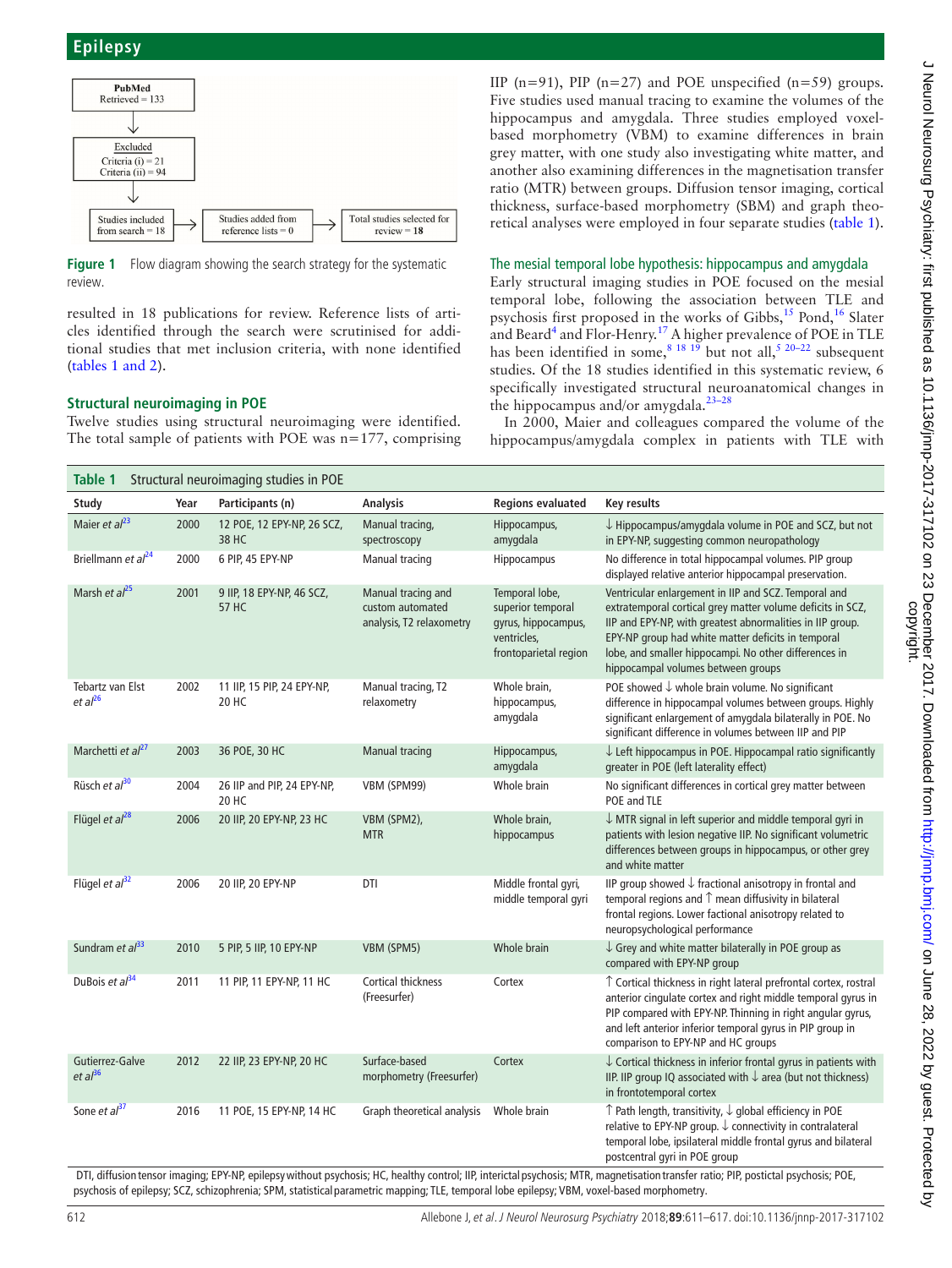<span id="page-2-0"></span>

| Functional imaging (SPECT) studies in POE<br>Table 2 |      |                           |                            |                                                                                                                                                                                 |  |  |  |
|------------------------------------------------------|------|---------------------------|----------------------------|---------------------------------------------------------------------------------------------------------------------------------------------------------------------------------|--|--|--|
| Study                                                | Year | Participants (n)          | Timing                     | <b>Key results</b>                                                                                                                                                              |  |  |  |
| Mellers <i>et</i> $a^{38}$                           | 1998 | 12 IIP. 16 EPY-NP. 11 SCZ | Interictal<br><b>SPECT</b> | IIP group displayed hypoperfusion in left superior temporal gyrus during verbal fluency<br>compared with word repetition relative to EPY-NP and SCZ groups.                     |  |  |  |
| Fong et $al^{40}$                                    | 2002 | 6 PIP                     | <b>Psychosis SPECT</b>     | Lateral temporal hyperperfusion during PIP                                                                                                                                      |  |  |  |
| Leutmezer et $a^{41}$                                | 2003 | 5 PIP                     | <b>Psychosis SPECT</b>     | Bifrontal and bitemporal hyperperfusion during PIP                                                                                                                              |  |  |  |
| Guarnieri et al <sup>39</sup>                        | 2005 | 21 IIP or PIP, 23 TLE-NP  | <b>Interictal SPECT</b>    | No significant differences. Trend for rCBF increase in right posterior cingulate in the POE<br>group                                                                            |  |  |  |
| Nishida et $a^{42}$                                  | 2006 | 17 PIP, 5 postictal mania | Psychosis<br><b>SPECT</b>  | Hyperperfusion in the temporal and/or frontal lobes during PIP; three patients with PIP<br>showed increased perfusion in areas ipsilateral to the predicted epileptogenic zone. |  |  |  |
| Oshima et al <sup>43</sup>                           | 2011 | 5 PIP                     | Psychosis<br><b>SPECT</b>  | Three patients showed relative hyperperfusion in right temporal lobe during PIP.                                                                                                |  |  |  |

 EPY-NP, epilepsy without psychosis; IIP, interictal psychosis; PIP, postictal psychosis; POE, psychosis of epilepsy; rCBF, regionalcerebral blood flow; SCZ, schizophrenia; SPECT, single photon emission computed tomography; TLE-NP, temporal lobe epilepsy without psychosis.

psychosis (TLE+P), patients with TLE without psychosis (TLE-NP), patients with schizophrenia, and healthy controls (HC). They found no significant differences in total hippocampal volume between any of the patient groups compared with HC. However, significant volume reductions were identified anterior to the fornix in the POE group compared with HC that were not evident in the TLE-NP group. $^{23}$  $^{23}$  $^{23}$  In the same year, however, Briellmann and colleagues compared patients with TLE with PIP with patients with TLE-NP and found no significant differences in hippocampal volume, and relatively *preserved* anterior hippocampal volumes in patients with  $PIP<sup>2</sup>$ 

In response to these conflicting findings, and emerging evidence of brain abnormalities extending beyond the mesial temporal lobe in schizophrenia, Marsh and colleagues examined volumetric differences in the hippocampus, as well as the whole temporal lobe, superior temporal gyrus, temporal horn, lateral and third ventricles and a wedge-shaped frontoparietal region defined on the coronal image which was used as an extratemporal cortical measure.<sup>25</sup> They compared grey matter volumes in these regions in patients with different types of epilepsy and POE, TLE-NP, patients with schizophrenia and HC. Relative to HC, all patient groups displayed ventricular enlargement, and grey matter volume reductions in the temporal lobe, frontoparietal regions and superior temporal gyrus, with the POE group demonstrating the greatest reductions. The POE group did not display differences in hippocampal volume, and only the TLE-NP group had reduced hippocampal volumes. These findings were the first to suggest that pathology beyond the mesial temporal region may be implicated in the pathogenesis of POE.

In 2002, Tebartz van Elst and colleagues conducted a volumetric study of the hippocampus and amygdala comparing patients with TLE+P, patients with TLE-NP, and HC.<sup>[26](#page-6-3)</sup> This was the first study to separately measure the hippocampus and amygdala, and specifically examine the role of the amygdala in POE. No significant differences in hippocampal volumes were identified; however, both PIP and IIP groups displayed bilateral enlargement of the amygdala. Both POE subgroups also displayed significant cortical volume loss, in line with the developing view that POE neuropathology may not be circumscribed to the mesial temporal lobe. The authors pointed out that in contrast to their findings, studies of structural alterations in schizophrenia have consistently found grey matter volume loss in the amygdala, $^{29}$  suggesting that POE develops via a different neuropathological mechanism.

In 2003, Marchetti and colleagues identified reduced left hippocampal volumes in POE as compared with HC. However, given the lack of an epilepsy comparison group, the specificity of these findings to POE, as opposed to epilepsy in general, is

unclear. $27$  Finally, no differences in hippocampal volume were identified between patients with TLE with and without psychosis in a 2006 study by Flügel *et al*. [28](#page-6-6)

# Extramesial temporal structural abnormalities in POE

As noted above, the first neuroimaging study to specifically examine grey matter volumes outside the mesial temporal lobe was undertaken by Marsh *et al*. [25](#page-6-2) They found widespread temporal and extratemporal cortical grey matter reductions in both POE and schizophrenia, with the greatest reductions in the POE group. In their 2002 study, Tebartz van Elst *et al* also found reduced total brain volume in POE compared with TLE-NP.<sup>[26](#page-6-3)</sup> Tebartz van Elst's group then conducted a second study<sup>30</sup> with the same cohort of patients with POE, focusing on cortical grey matter volume abnormalities; however, no significant differences were found.

In 2006, Flügel and colleagues carried out two studies of white matter in POE. They first used magnetisation transfer imaging (MTI) to explore differences in white matter between 20 patients with TLE with IIP, 20 patients with TLE-NP, and 23 HC. MTI derives a putative measure of white matter abnormalities called the MTR. $^{28}$  Both the IIP and TLE-NP groups comprised 10 patients with hippocampal sclerosis (HS) and 10 patients with no focal lesion on MRI. They found no significant MTR differences between the IIP and TLE-NP groups. However, comparison of the non-lesional IIP and TLE-NP patients revealed significantly lower MTR in the left middle and superior temporal gyri in the IIP group. In a separate study, Flügel *et al*<sup>31</sup> found a significant correlation between MTR reduction in the left fusiform gyrus and verbal fluency in the IIP group only.

Flügel *et al's*<sup>32</sup> second study examined the same cohort of patients with IIP using diffusion weighted imaging to make inferences about white matter microstructure, directionality and coherence[.32](#page-6-7) Flügel *et al* found significant white matter abnormalities in frontotemporal regions in patients with IIP compared with epilepsy patients without psychosis (EPY-NP), which correlated with impaired performance on neuropsychological tests of visuospatial working memory.

In 2010, Sundram *et al* conducted a whole brain VBM study of 10 TLE patients with POE (5 PIP, 5 IIP) and 10 TLE-NP patients, again excluding patients with POE with an extratem-poral focus, or generalised or unclassified seizures.<sup>[33](#page-6-8)</sup> They found widespread grey matter deficits in the POE group including in lateral and extratemporal regions. Sundram *et al* also reported white matter deficits in the POE group in mesial temporal, lateral temporal , and extratemporal regions.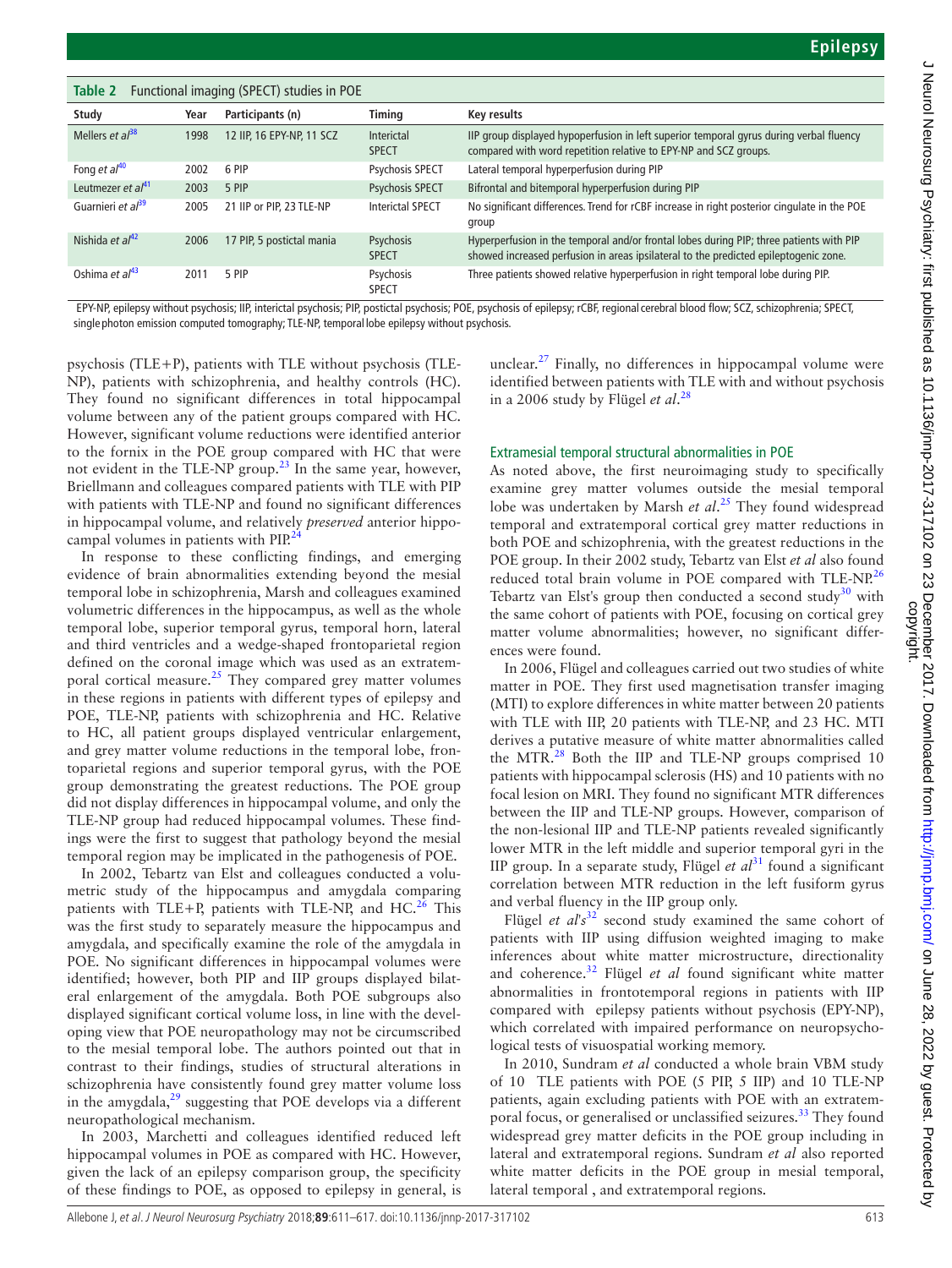# **Epilepsy**

Two studies examined cortical thickness in POE. The first used SBM in 11 patients with PIP, 11 patients with EPY-NP and a matched HC group.<sup>[34](#page-6-9)</sup> Importantly, this study included patients with extratemporal seizure foci, which are relatively common in PIP.<sup>[35](#page-6-20)</sup> Compared with the EPY-NP patients, the PIP group displayed cortical thickening in the right lateral prefrontal cortex, right rostral anterior cingulate cortex (ACC) and right middle temporal gyrus. Relative to both groups, patients with PIP showed increased cortical thickness in right rostral ACC, and areas of thinning in the right angular gyrus and left anterior inferior temporal gyrus. The second study also used SBM in patients with TLE and IIP, identifying reduced cortical thickness in the inferior frontal gyrus of patients with IIP compared with HC. $36$ This difference was not observed between patients with TLE-NP and controls. Lower IQ was significantly associated with less cortical area (but not thickness) in regions of the frontotemporal cortex in the POE group.

Finally, Sone *et al* used graph theoretical analysis to compare the structural connectivity in 11 TLE patients with HS and POE, 15 patients with TLE-NP with HS, and  $14 \text{ HC}^{37}$  $14 \text{ HC}^{37}$  $14 \text{ HC}^{37}$  The results identified disrupted connectivity in the contralateral hemisphere and decreased efficiency of the whole brain network in the POE group.

#### **Functional neuroimaging in POE**

Six studies of cerebral perfusion in patients with POE were iden-tified [\(table](#page-2-0) 2). The total sample of patients with POE was  $n=66$ , comprising IIP ( $n=12$ ), PIP ( $n=33$ ) and unspecified POE ( $n=21$ ) groups. All studies used single photon emission computed tomography (SPECT), which involves intravenous injection of a radioisotope or tracer that emits gamma rays detectable by a nuclear gamma camera that are thought to index neuronal activity.

#### SPECT during the interictal period

In 1998, Mellers *et al* examined the regional cerebral blood flow (rCBF) in 12 patients with IIP, 16 patients with EPY-NP, and 11 patients with schizophrenia. Measurements were taken interictally while patients performed a verbal fluency task, and again during a control task (word repetition). Differences in perfusion were examined in frontal and temporal cortical regions. When comparing group level activation during the tasks, the schizophrenia group showed hyperactivation in the ACC, while the IIP group showed hypoactivation in the left superior temporal cortex. $38$  In 2005, a second interictal SPECT study was conducted with 21 POE patients with mesial TLE and HS.<sup>[39](#page-6-17)</sup> The POE group included both patients with IIP and PIP, and their interictal SPECT activation was compared with 23 matched EPY-NP patients. No statistically significant differences in perfusion were identified in any of the regions of interest evaluated (frontal, temporal and parietal cortex, and subcortical regions).

#### SPECT during PIP

In contrast to interictal SPECT studies, a series of SPECT studies during PIP have consistently found hyperperfusion. Fong *et al*<sup>[40](#page-6-15)</sup> compared baseline rCBF with rCBF during PIP in six patients with either partial or generalised seizures, finding focal hyperperfusion over the lateral temporal cortex during PIP. In a similar study with five TLE patients with PIP, Leutmezer *et al*<sup>[41](#page-6-16)</sup> found that all patients displayed bifrontal and bitemporal hyperperfusion during psychosis in comparison to the non-psychotic state. Nishida and colleagues $42$  examined changes in functional activation in 17 patients with PIP and 5 patients with postictal mania during periods of PIP and mania, respectively. Results

# **Box 1 Key findings of review and methodological limitations of past studies**

#### <span id="page-3-0"></span>**Key findings**

- ► Inconsistent results across structural neuroimaging studies.
- ► Emerging evidence of structural changes in extramesial
- temporal regions. ► Frontotemporal hyperperfusion during PIP.
- ► Strong evidence for POE as a disease of brain networks.
- **Methodological limitations and sources of bias**
- ► Exclusion of non-TLE subjects in most studies.
- ► Lack of comparison groups and small sample sizes in some studies.
- ► Manual tracing studies have excluded posterior hippocampal regions, included non-hippocampal tissue and used varying tracing protocols.
- ► Focus on mesial-temporal structures to the exclusion of wider cortical regions due to early reports of higher rates of POE in TLE, and mesial temporal pathology in schizophrenia.
- ► Some studies report results at the individual rather than group level.
- ► Visual inspection of SPECT images as method of analysis.

PIP, postictal psychosis; POE psychosis of epilepsy; SPECT, single photon emission computed tomography; TLE, temporal lobe epilepsy.

were reported at the individual patient level, limiting the power of findings, and analysis was by visual inspection only, which limits confidence in the results. Nonetheless, increased perfusion during PIP was noted in the language-dominant temporal lobe in one patient, the non-language-dominant temporal lobe and frontal lobe in a second patient, and in the non-language-dominant hemisphere in a third patient with PIP compared with during a lucid interval. Finally, Oshima and colleagues $43$ conducted a SPECT study in five patients with PIP. They found right temporal hyperperfusion in three of the five patients. In the remaining two patients, one showed right temporal hypoperfusion interictally, and bitemporal hypoperfusion during PIP, while the other showed left hemisphere hypoperfusion interictally and left temporal hypoperfusion during PIP, suggesting that hypoperfusion was not related to PIP in these cases. As in the study by Nishida *et al*, [42](#page-6-18) analysis in this study was limited to visual inspection of SPECT images.

#### **Discussion**

To our knowledge, this is the first systematic review of the structural and functional neuroimaging literature in POE. The key results of the review include: (1) inconsistent findings across the POE structural neuroimaging literature, particularly research examining hippocampal volumes; (2) emerging evidence of structural changes in extramesial temporal regions and wholebrain structural networks; and (3) frontotemporal hyperperfusion during PIP in SPECT functional imaging studies. Combined, these results support a reconceptualisation of POE as a disease of brain networks. Key findings of this review and methodological limitations of past studies are summarised in [box](#page-3-0) 1.

# **Findings and limitations of manual volumetry studies in POE**

One interpretation of the inconsistency across studies of hippocampal volumes in POE is that the hippocampus is not primarily implicated in its pathogenesis. However, the protocols used to define the anatomical boundaries of the hippocampus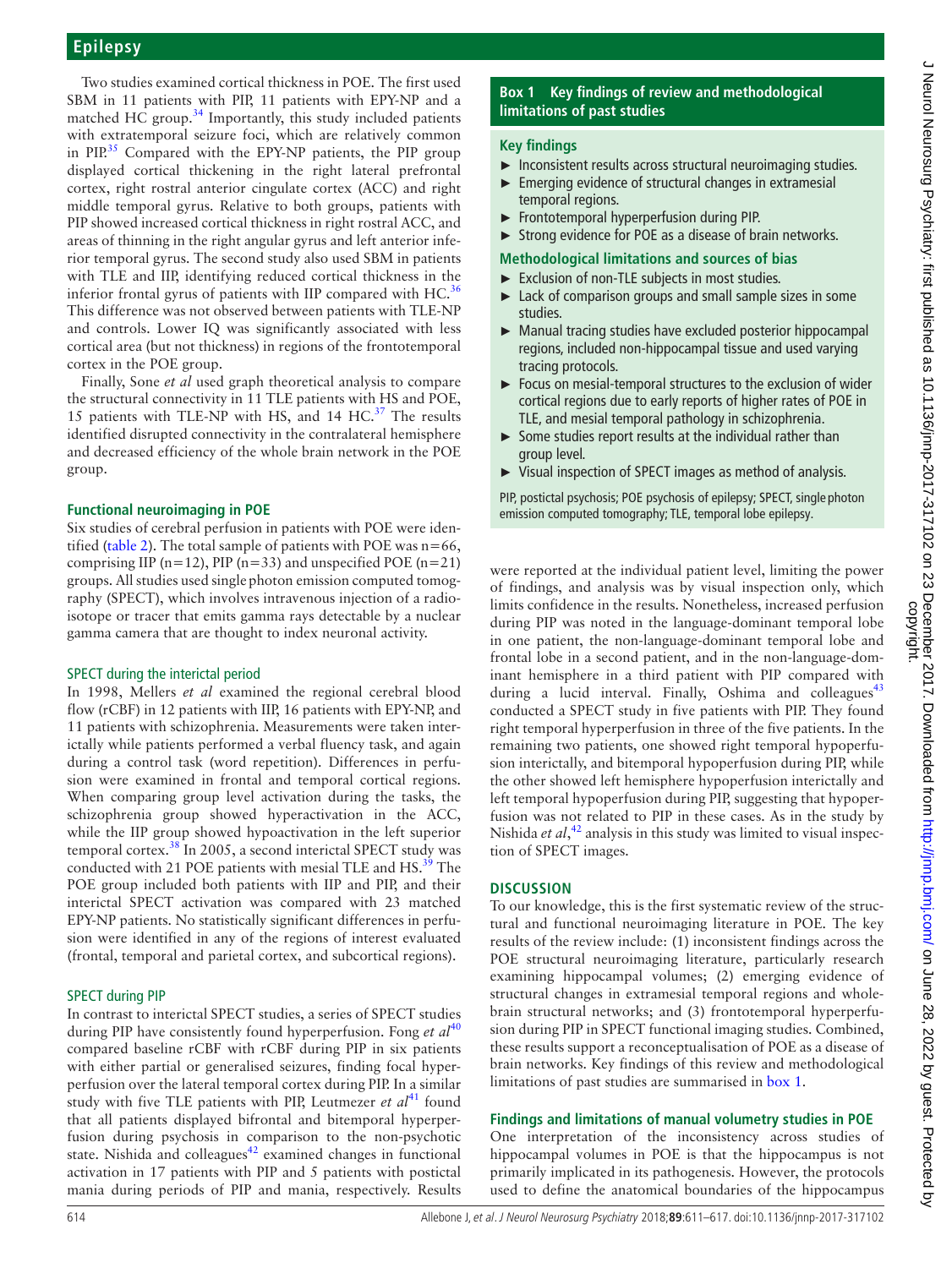<span id="page-4-0"></span>

| Characteristics of manual tracing studies of hippocampal volumes in POE<br>Table 3 |  |                                                  |                                        |                                                                                                                                                                                                              |  |  |  |  |
|------------------------------------------------------------------------------------|--|--------------------------------------------------|----------------------------------------|--------------------------------------------------------------------------------------------------------------------------------------------------------------------------------------------------------------|--|--|--|--|
| Study                                                                              |  | Intrarater reliability<br>Raters (n) coefficient | Inter-rater reliability<br>coefficient | <b>Anatomical definition</b>                                                                                                                                                                                 |  |  |  |  |
| Marchetti et $al^{27}$                                                             |  | $0.93 - 0.99$                                    | $0.74 - 0.95$                          | As per Watson et al <sup>49</sup>                                                                                                                                                                            |  |  |  |  |
| Tebartz van Elst et al <sup>26</sup>                                               |  | 0.99 (hippocampus),<br>0.88 (amygdala)           |                                        | As per Watson et al <sup>49</sup>                                                                                                                                                                            |  |  |  |  |
| Marsh et $al^{25}$                                                                 |  |                                                  | $0.90$ , right<br>hippocampus= $0.84$  | Anterior=amygdala. Posterior=one slice anterior to: (1) ascending<br>hippocampal tail (ie, tail not included), (2) absence of vertical fissures for<br>lateral sulcus, (3) appearance of ventricular trigone |  |  |  |  |
| Briellmann et $al^{24}$                                                            |  |                                                  |                                        |                                                                                                                                                                                                              |  |  |  |  |
| Maier et $al^{23}$                                                                 |  |                                                  |                                        | As per Cook et al <sup>46</sup> and Hasboun et al. <sup>50</sup><br>Tail not included. No separation of hippocampus and amygdala                                                                             |  |  |  |  |
| $-$ not reported: $DDE$ prichatic of epilepress                                    |  |                                                  |                                        |                                                                                                                                                                                                              |  |  |  |  |

–, not rep*o*rted; POE, psychosis of epilepsy.

in all studies of POE exclude the hippocampal tail [\(table](#page-4-0) 3), which comprises a significant proportion of the hippocampus ([figure](#page-4-1) 2). The volume of the hippocampal tail has been shown to be reduced in other psychiatric disorders, including schizo-phrenia<sup>[44](#page-6-21)</sup> and depression<sup>45</sup> with reductions greatest in the tail, highlighting the potential importance of this region in POE. Further, some study protocols explicitly included non-hippocampal tissue (choroid plexus) $46$  while others treated the hippo-campus and amygdala as a single structure.<sup>[23](#page-6-0)</sup> Given the distinct roles and structural and functional connectivity of the hippocampus and amygdala, it would be prudent to measure these structures separately in future volumetric studies using a reliable protocol that divides the hippocampus into its component subregions, including the hippocampal tail. A harmonised protocol for hippocampal segmentation on magnetic resonance (HarP) has recently been developed as the gold standard method for hippocampal volumetry in Alzheimer's disease.<sup>[47](#page-6-24)</sup> This protocol captures 100% of hippocampal tissue including the tail,<sup>[48](#page-6-25)</sup> and has high measurement stability. An example of manual hippocampal



<span id="page-4-1"></span>**Figure 2** Three-dimensional render of the hippocampus traced according to the HarP protocol. (A) Anterior view. (B) Posterior view. Red=hippocampal head, green=hippocampal body, blue=hippocampaltail. volumetry using the HarP protocol, which shows the extent of the hippocampus including the tail (traced by JA), is presented in [figure](#page-4-1) 2.

Other limitations of some of the manual tracing studies of the hippocampus in POE include the lack of an epilepsy compar-ison group<sup>[27](#page-6-4)</sup> and small sample sizes (all studies  $\lt$  40 subjects ([table](#page-4-0) 3)).<sup>[46 49 50](#page-6-23)</sup> Despite these shortcomings, the lack of consistent evidence of changes in mesial temporal regions in POE suggests that its aetiology involves extramesial temporal regions, although this does not exclude the possibility of hippocampal involvement.

# **Beyond the mesial temporal hypothesis: distributed structural networks and POE**

Our review of structural neuroimaging studies in POE suggests that as in schizophrenia, the neuropathology underpinning POE involves distributed brain regions and cannot be localised specifically to the mesial temporal lobe. As such, we suggest that network dysfunction, rather than a localised lesion, underpins POE. In support of this, epilepsy is increasingly understood as a network disease, with histological and architectural changes identified in neocortical<sup>51</sup> and thalamic regions<sup>52 53</sup> in TLE, and MRI studies identifying atrophy in regions distal to the seizure focus[.54 55](#page-6-28) White matter abnormalities in tracts extending beyond the seizure focus have been identified in both children $56$  and adults with TLE, with associated cognitive deficits. $57\frac{58}{15}$  Similarly, in schizophrenia, grey matter changes are widespread, with a clear relationship to disease progression.<sup>59</sup> For example, significantly higher loss of total cortical grey matter volume has been identified in patients with schizophrenia compared with HC.<sup>[29 60](#page-6-12)</sup> A systematic metareview of structural brain alterations in schizophrenia found evidence for widely distributed grey matter reductions involving the ACC, frontal and temporal lobes, mesial temporal structures and insula.<sup>[61](#page-6-32)</sup> The evidence for widespread changes in brain structure in both epilepsy and schizophrenia, and emerging evidence of reduced structural network efficiency in POE,<sup>37</sup> strongly support the overall findings of the present review, and the reconceptualisation of POE as a disease of brain networks.

### **Frontotemporal hyperperfusion in POE**

If the results of SPECT studies in POE are considered overall, 17/19 (89%) of the patients assessed during PIP showed hyperperfusion, with 12/19 (63%) showing hyperperfusion in the right temporal lobe, 10/19 (53%) in the left temporal lobe and 7/19 (37%) in the frontal lobes. When the two patients from the study by Oshima and colleagues who showed hypoperfusion both interictally and during PIP are excluded (suggesting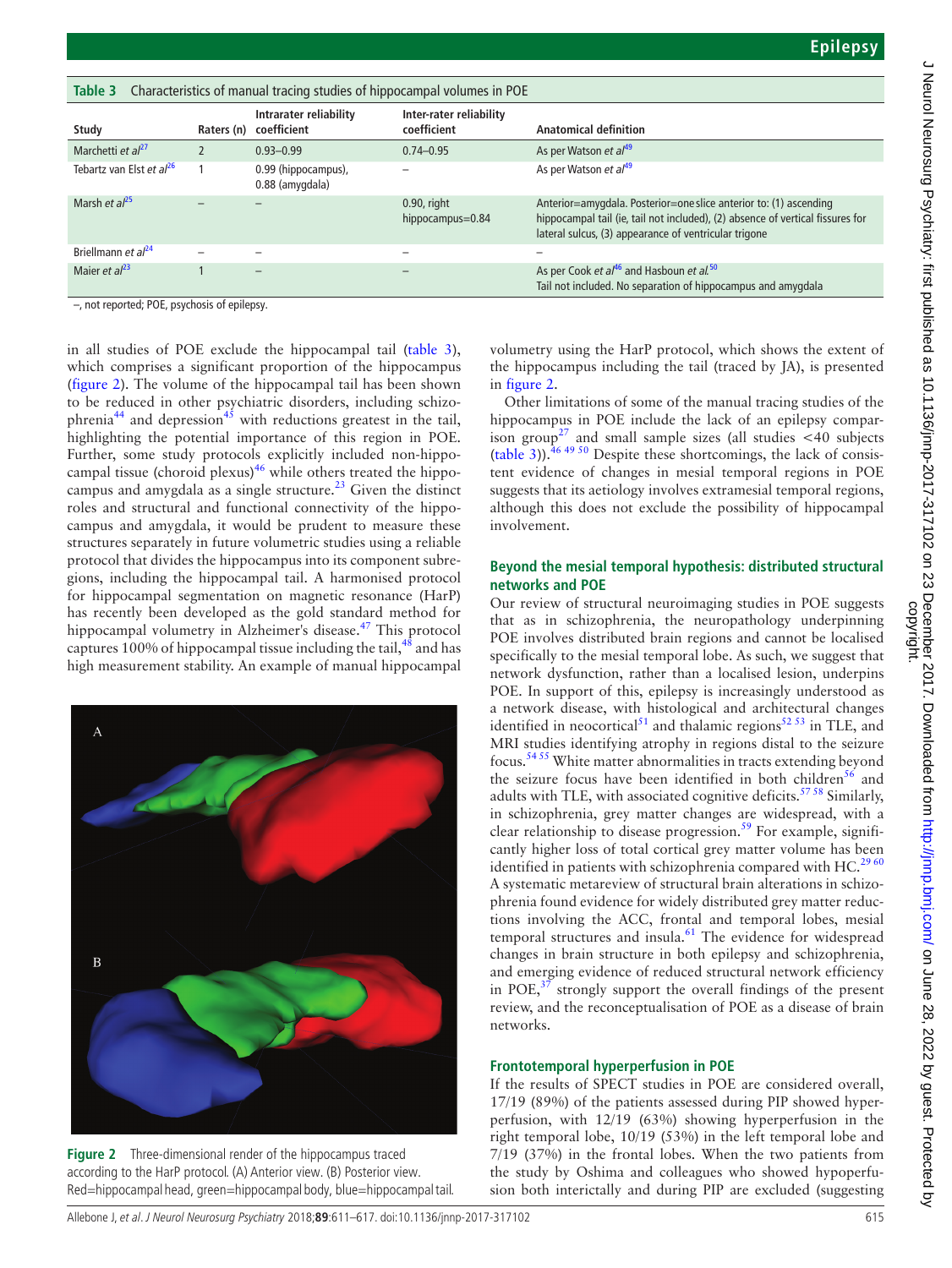that hypoperfusion was not related to PIP), 100% of patients showed hyperperfusion during PIP. Therefore, we suggest that in clinical practice, patients who show hyperperfusion in frontotemporal networks on interictal SPECT are monitored for symptoms of psychosis, as they may be experiencing a subtle postictal psychotic episode.

It has been suggested that hyperperfusion may reflect ongoing epileptogenic discharges not detectable on scalp electroencephalography (EEG) during PIP. This view is supported by studies that showed abnormal subcortical EEG patterns which appeared during PIP and ceased at its termination in patients implanted with depth electrodes.<sup>[62](#page-6-35)</sup> Nonetheless, other studies using depth electrodes have not identified abnormal EEG activity during PIP, suggesting that PIP is not underpinned by ongoing focal epileptic discharges, but rather may involve more widespread neural network dysfunction.[63](#page-6-36) One explanation for the relative consistency of these findings compared with structural neuroimaging studies which focus on a region of interest is that SPECT studies do not focus on a particular region of interest (eg, the hippocampus) a priori. Nonetheless, given the different methodologies used across studies—including analysis by visual inspection—and relatively small sample sizes, these findings need to be interpreted with caution. Moreover, due to the lack of research separately examining patients with IIP, no clear distinction in functional activation can currently be made between the two main POE subtypes. We therefore suggest that further functional imaging research in POE is warranted. An obvious first step would be a resting-state study using functional MRI as this is a more sophisticated technique with significantly greater spatial resolution than SPECT.

# **POE as a potential comorbidity of epilepsy, not just TLE**

A notable finding of our review is that most studies excluded non-TLE patients. This is likely due to the historical view that TLE carries a significantly higher risk for POE than the other epilepsies, and early research highlighting mesial temporal pathology in schizophrenia. We now know that there is only a slight increase in risk of POE in TLE relative to other epilepsies<sup>9</sup> and that structural brain alterations in schizophrenia occur outside the mesial temporal region.<sup>[61](#page-6-32)</sup> In light of the findings of our review, we suggest that future research includes all patients with POE, regardless of epilepsy type. In support of this argument, we have shown that studies of hippocampal volumes in POE have produced inconsistent results, that recent structural imaging studies which include regions beyond the mesial temporal lobe have identified widespread extratemporal pathology in both grey<sup>25 33 34</sup> and white matter<sup>[28 32 33](#page-6-6)</sup> in POE, and that POE is characterised by frontotemporal hyperperfusion. $40-43$ 

# **Conclusions**

This systematic review provides a critical appraisal of the structural and functional neuroimaging literature in POE, finding minimal support for the 'mesial temporal lobe hypothesis'. Perhaps due to methodological limitations and small sample sizes, studies employing manual volumetry of the hippocampus have produced inconsistent findings, while structural neuroimaging studies examining the whole brain suggest distributed neuropathology in POE. The functional imaging literature consistently highlights hyperperfusion in frontotemporal networks. Combined, these findings point to a reconceptualisation of POE as a disease of brain networks and suggest that at the neuroanatomical level, POE is underpinned by distributed structural pathology in grey and white matter, and hyperperfusion within

frontotemporal networks. Understanding POE as a disease of brain networks has important implications for future neuroimaging research and clinical practice. Specifically, we suggest that future studies target structural and functional networks rather than localised structural pathology, and that frontotemporal networks become a particular focus of this work. Moreover, patients who show frontotemporal hyperperfusion on interictal SPECT should be closely monitored in order to rule out a subtle episode of PIP. Importantly, by showing that neuropathology in POE extends beyond the mesial temporal lobe, our review also supports recent prevalence studies which highlight that POE is comorbid in many epilepsies. For clinical practice, this implies that those caring for people with epilepsy should remain vigilant for psychotic symptoms in all epilepsies, as POE does not currently appear to be particular to a specific electroclinical syndrome.

**Acknowledgements** We thank our colleagues in Melbourne School of Psychological Sciences at the University of Melbourne, the Florey Institute of Neuroscience and Mental Health, and the Comprehensive Epilepsy Programme at Austin Health for their ongoing support.

**Contributors** JA: study concept and design, acquisition of data, analysis and interpretation of data, drafting and critical revision of the manuscript for intellectual content. RK and SJW: study concept and design, critical revision of the manuscript for intellectual content.

**Competing interests** None declared.

**Provenance and peer review** Not commissioned; externally peer reviewed.

© Article author(s) (or their employer(s) unless otherwise stated in the text of the article) 2018. All rights reserved. No commercial use is permitted unless otherwise expressly granted.

# **References**

- <span id="page-5-0"></span>1 Logsdail SJ, Toone BK. Post-ictal psychoses. A clinical and phenomenological description. [Br J Psychiatry](http://dx.doi.org/10.1192/bjp.152.2.246) 1988;152:246-52.
- <span id="page-5-1"></span>2 Gudmundsson G. Epilepsy in Iceland. A clinical and epidemiological investigation. [Acta Neurol Scand](http://www.ncbi.nlm.nih.gov/pubmed/4959675) 1966;43:1–124.
- 3 Gibbs EL, Gibbs FA, Fuster B. Psychomotor epilepsy. [Arch Neurol Psychiatry](http://dx.doi.org/10.1001/archneurpsyc.1948.02310040002001) 1948;60:331–9.
- <span id="page-5-8"></span>4 Slater E, Beard AW. The schizophrenia-like psychoses of epilepsy: i. psychiatric aspects. [Br J Psychiatry](http://dx.doi.org/10.1192/bjp.109.458.95) 1963;109:95–112.
- <span id="page-5-11"></span>5 Schmitz B, Wolf P. Psychosis in epilepsy: frequency and risk factors. [J Epilepsy](http://dx.doi.org/10.1016/0896-6974(95)00051-8) 1995;8:295–305.
- 6 Jensen I, Larsen JK. Mental aspects of temporal lobe epilepsy. Follow-up of 74 patients after resection of a temporal lobe. [J Neurol Neurosurg Psychiatry](http://dx.doi.org/10.1136/jnnp.42.3.256) 1979;42:256–65.
- 7 McKenna PJ, Kane JM, Parrish K. Psychotic syndromes in epilepsy. Am J Psychiatry 1985;142:895–904.
- <span id="page-5-10"></span>8 Gaitatzis A, Trimble MR, Sander JW. The psychiatric comorbidity of epilepsy. Acta [Neurol Scand](http://dx.doi.org/10.1111/j.1600-0404.2004.00324.x) 2004;110:207–20.
- <span id="page-5-2"></span>9 Clancy MJ, Clarke MC, Connor DJ, et al. The prevalence of psychosis in epilepsy; a systematic review and meta-analysis. [BMC Psychiatry](http://dx.doi.org/10.1186/1471-244X-14-75) 2014;14:75.
- <span id="page-5-3"></span>10 Adachi N, Onuma T, Kato M, et al. Analogy between psychosis antedating epilepsy and epilepsy antedating psychosis. [Epilepsia](http://dx.doi.org/10.1111/j.1528-1167.2011.03039.x) 2011;52:1239-44.
- <span id="page-5-4"></span>11 Spencer SS. Neural networks in human epilepsy: evidence of and implications for treatment. [Epilepsia](http://dx.doi.org/10.1046/j.1528-1157.2002.26901.x) 2002;43:219–27.
- 12 van Diessen E, Diederen SJ, Braun KP, et al. Functional and structural brain networks in epilepsy: what have we learned? [Epilepsia](http://dx.doi.org/10.1111/epi.12350) 2013;54:1855-65.
- 13 Engel J, Thompson PM, Stern JM, et al. Connectomics and epilepsy. [Curr Opin Neurol](http://dx.doi.org/10.1097/WCO.0b013e32835ee5b8) 2013;26:186–94.
- <span id="page-5-5"></span>14 Wilson SJ, Baxendale S. The new approach to classification: rethinking cognition and behavior in epilepsy. [Epilepsy Behav](http://dx.doi.org/10.1016/j.yebeh.2014.09.011) 2014;41:307-10.
- <span id="page-5-6"></span>15 Gibbs FA. Ictal and non-ictal psychiatric disorders in temporal lobe epilepsy. J Nerv [Ment Dis](http://www.ncbi.nlm.nih.gov/pubmed/14841528) 1951;113:522–8.
- <span id="page-5-7"></span>16 Pond D. Psychiatric aspects of epilepsy. J Indian Med Prof 1957;3:1421–51.
- <span id="page-5-9"></span>17 Flor-Henry P. Psychosis and temporal lobe epilepsy. A controlled investigation. [Epilepsia](http://dx.doi.org/10.1111/j.1528-1157.1969.tb03853.x) 1969;10:363–95.
- 18 Shukla GD, Srivastava ON, Katiyar BC, et al. Psychiatric manifestations in temporal lobe epilepsy: a controlled study. [Br J Psychiatry](http://dx.doi.org/10.1192/bjp.135.5.411) 1979;135:411-7.
- 19 Hilger E, Zimprich F, Pataraia E, et al. Psychoses in epilepsy: a comparison of postictal and interictal psychoses. [Epilepsy Behav](http://dx.doi.org/10.1016/j.yebeh.2016.04.005) 2016;60:58-62.